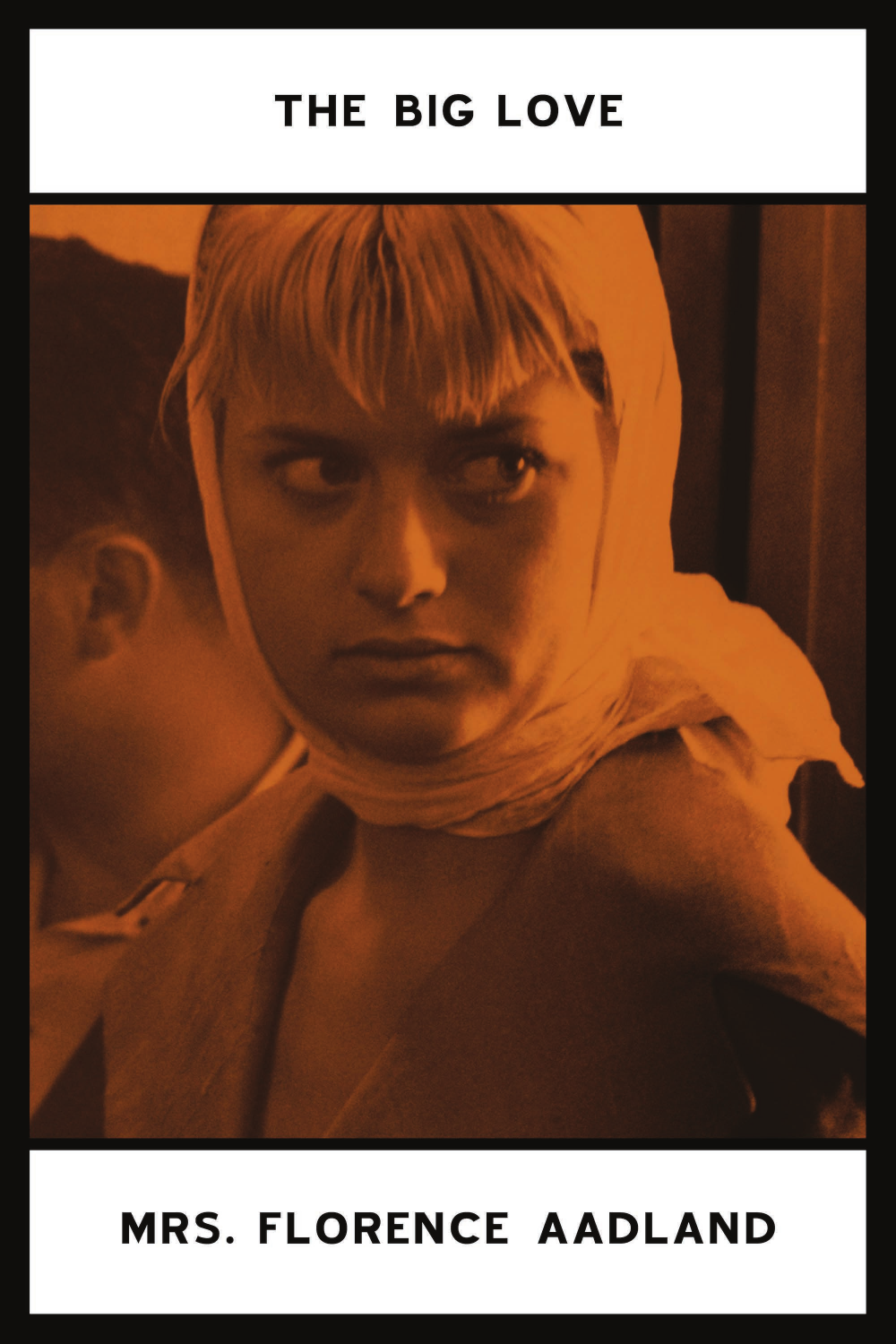#### MRS. FLORENCE AADLAND

## **THE BIG LOVE**

AS TOLD TO TEDD THOMEY

SPURL EDITIONS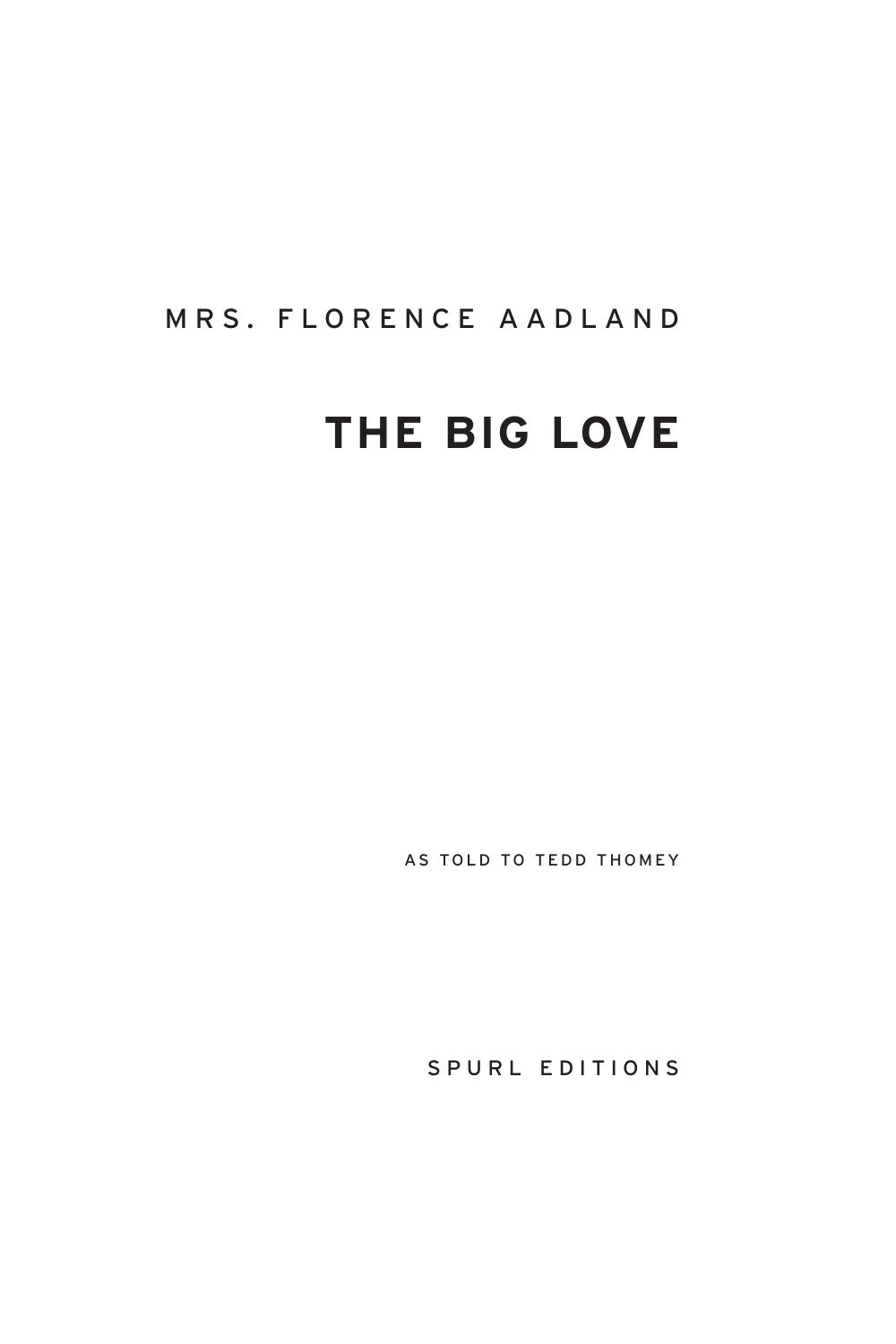#### CHAPTER ONE

There's one thing I want to make clear right off: my baby was a virgin the day she met Errol Flynn.

Nothing makes me sicker than those dried-up old biddies who don't know the facts and spend all their time making snide remarks about my daughter Beverly, saying she was a bad girl before she met Errol.

Nothing is farther from the truth, and I ought to know: I'm her mother and she told me everything.

She never lied to me. Never.

It's true that she didn't always tell me something as soon as it happened. She would be busy with her career, and I would be busy. But later she *always* told me. She loved to tell me things, loved to tell me her secret thoughts the way any good daughter likes to talk to her mother. She told me these things because she loved me.

When the time came, she told me everything she did with Errol Flynn. And everything he did with her. Everything. And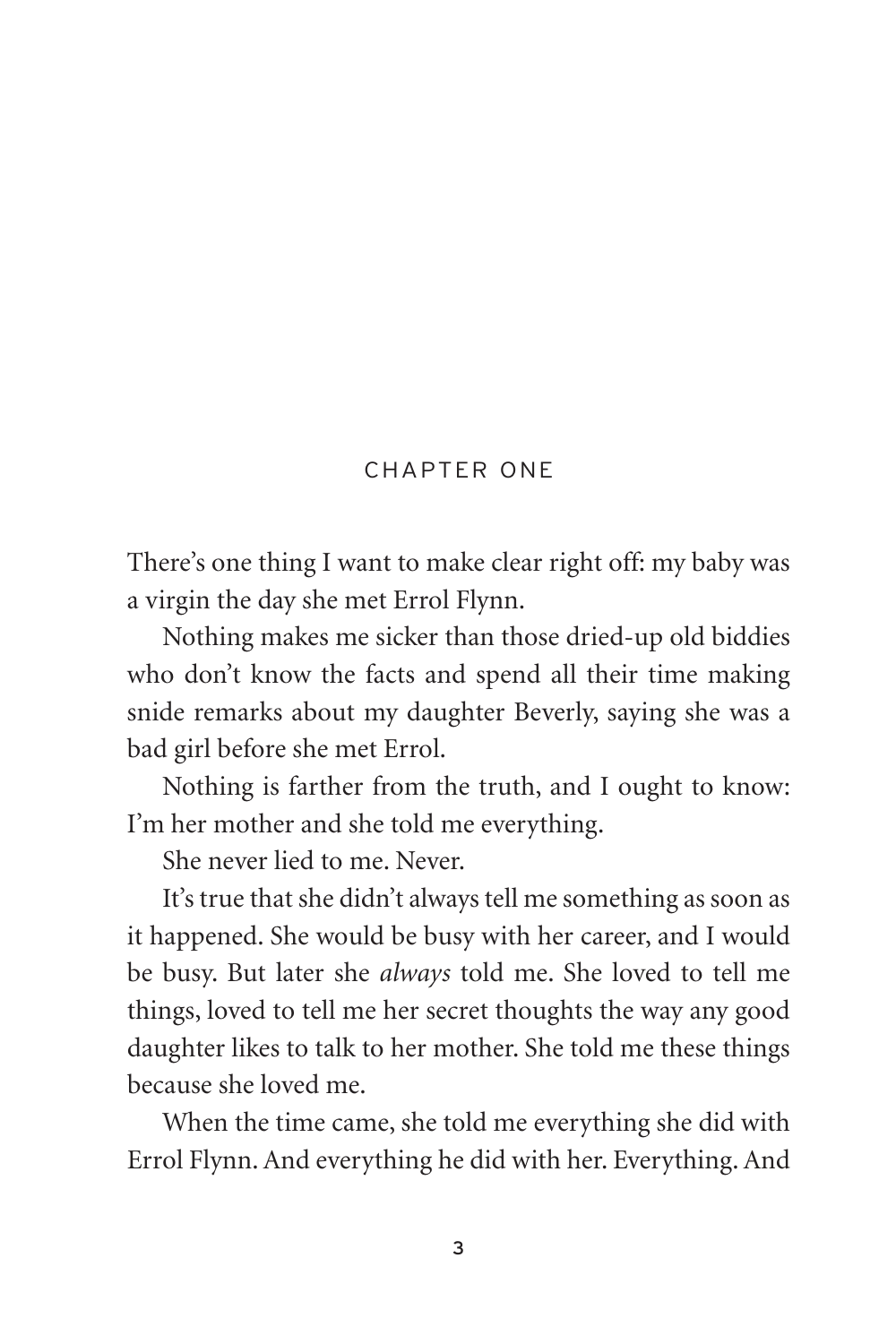in detail, because she and I love details and get a kick out of sharing things like that.

She told me he made love to her the night of their very first date. That was when she was still fifteen. Later – much later – she told me how it really was that night, what really happened at the lodge in Hollywood. He overwhelmed her. He tore her dress, the black one with the bolero ruffles in the back, and he was so eager she cried and she fought him. She never expected anything like what happened.

"And, oh, mother!" she told me later. "The noises he made – like an animal!"

But immediately after it happened, I didn't even know about it. She was too shocked and scared to tell me.

She was working at Warner Brothers, dancing in *Marjorie Morningstar,* when she first met Errol. As I said, she was fifteen then. But even when she was only thirteen or fourteen, she could pass for eighteen or nineteen.

So, in order to get jobs for her at the studios, I passed her off as being over eighteen, and it worked fine. She often made five hundred dollars for just a few days' work. She had lots of jobs like that: she was working on one picture or another, singing or dancing, every week.

But there was one disadvantage to all of this: since Beverly was supposed to be over eighteen, it wouldn't look right to have her mother tagging along with her to the studios.

So when Errol first saw her, I wasn't along. That was in October 1957. But sometimes I think that even if I *had* been there, I couldn't have prevented what happened afterward.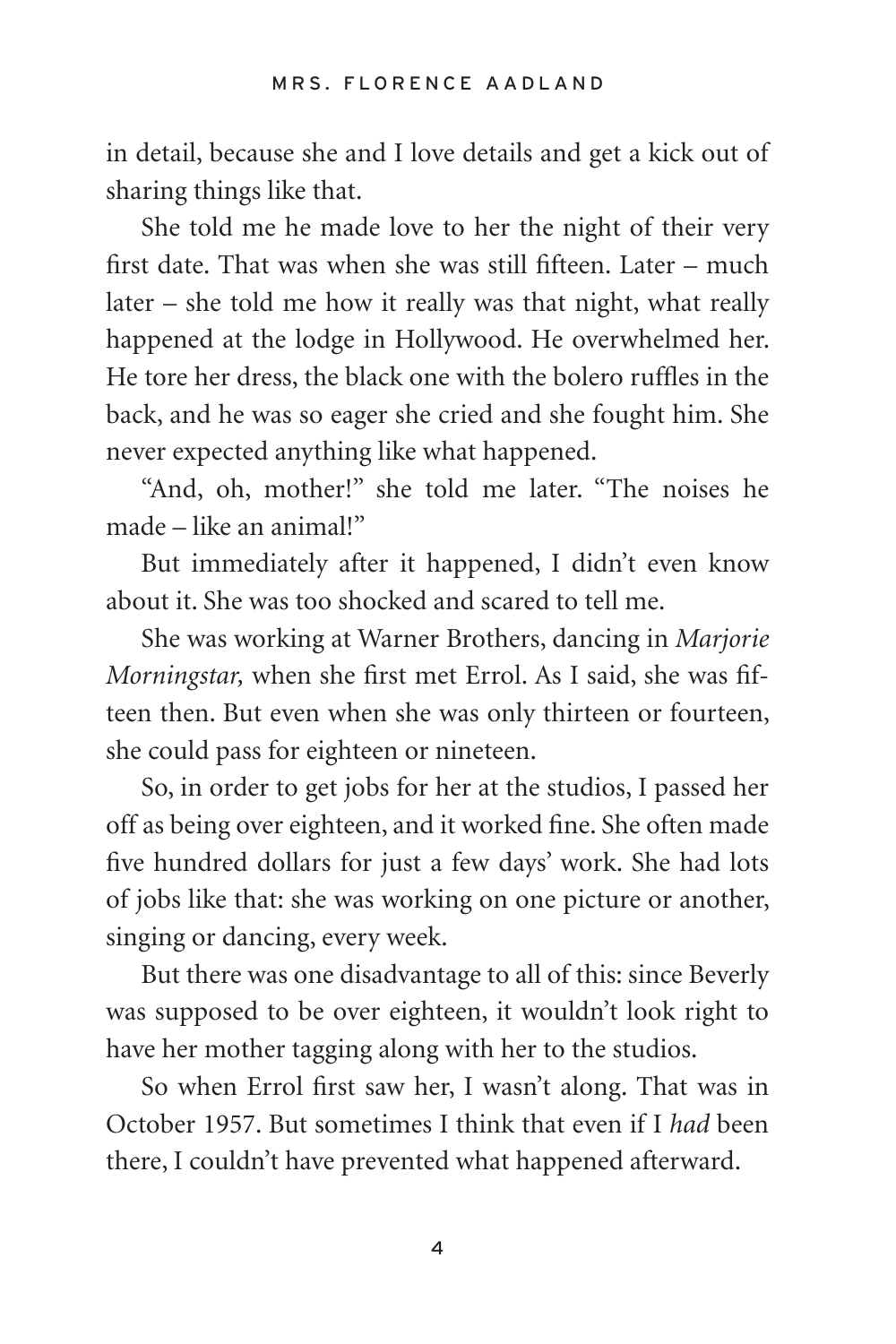I think their meeting the way they did was preordained. It was bound to happen – she had been heading for just such an experience.

But it's true that Beverly was a virgin before she met Errol. For years, for the first fifteen years of her life, I kept that girl in a cellophane bag. I saw to it that no one touched her. Everywhere she went, I went with her. It got to be a standing joke around the studios. You think I didn't know how she appealed to men? Why, she was desirable to men and boys in that way from the time she was twelve.

I know that Errol guessed she was a virgin the very first time he met her – and that this fact was one of the reasons she appealed to him.

Anyway, there she was, working as a dancer on the *Marjorie Morningstar* set. She wore high heels and a black leotard, and her legs were just beautiful.

There she was on the set in that black turtleneck leotard and those black net stockings. And, of course, Errol Flynn was working on the same lot, doing his role of John Barrymore in *Too Much, Too Soon,* with Diana Barrymore.

It was inevitable that Flynn would notice her. It wasn't her figure that attracted him, because Beverly is a small bosomed girl. It was her legs, of course – her long legs in those black net stockings. Later, when Errol and I became good friends, he told me why: "I'm not a breast man," he said. "I'm a leg man. You can't make love to a breast."

Beverly was stretching her legs, waiting to start one of the dance routines when all of a sudden someone tapped her on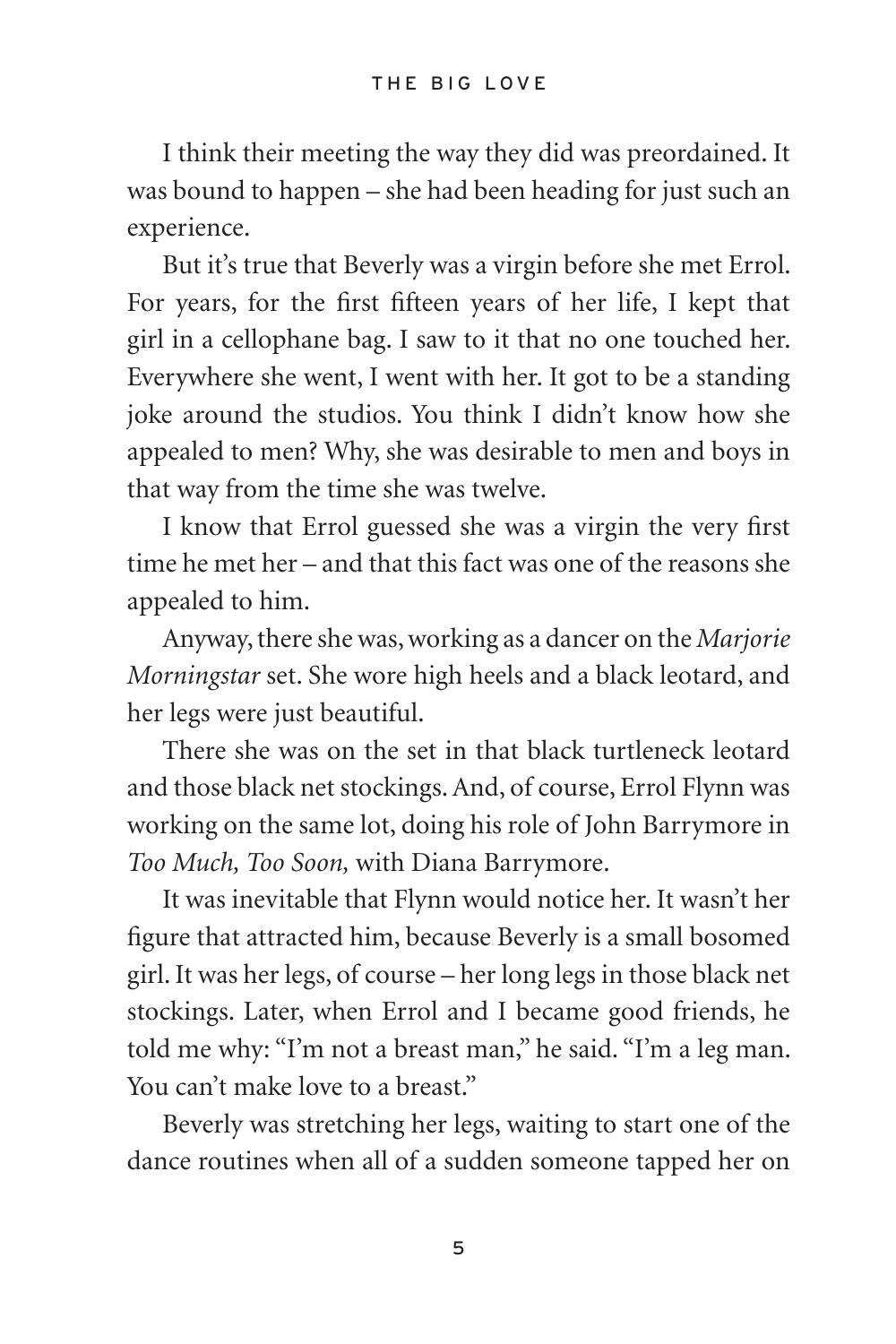the shoulder and said: "What's your name? Errol Flynn wants to meet you."

When Beverly turned around there was Orry Kelly, the Hollywood dress designer, a close friend of Flynn's. He took her across the lot to meet Errol.

Beverly told me she was trembling all over when she was introduced to him. Errol Flynn, can you imagine? The Swashbuckler himself. The great actor and lover. Six feet two inches of beautiful man, with that terrific boyish smile, that cleft chin and lots of ISA – Instant Sex Appeal. He was fortyeight then, and in his prime.

I wish I could have been there to see that meeting, to see how she looked, to see the sparkle in her big hazel eyes, to see how thrilled she was. They must have made a beautiful pair – Beverly's blonde hair shining with the lights in it, her cheeks all flushed and pink. Such a doll, with her perfect 34, 18, 34 figure. She was, and still is, a willowy 5 feet 6 and weighs 108 pounds.

So of course Errol made a date with her right off. He asked her little questions about herself and found out that she was an actress and a singer as well as a dancer. At that time he assumed like everyone else that she was over eighteen, but he was so sharp I think he had an inkling she was younger.

He used a very corny approach on her, but being so suave and smooth, and being Errol Flynn, he could get away with it. He said he was getting ready to do a play, *The Master of Thornfield,* based on *Jane Eyre.* And he asked her if she would like to go over to his lodge and read for one of the roles in the play.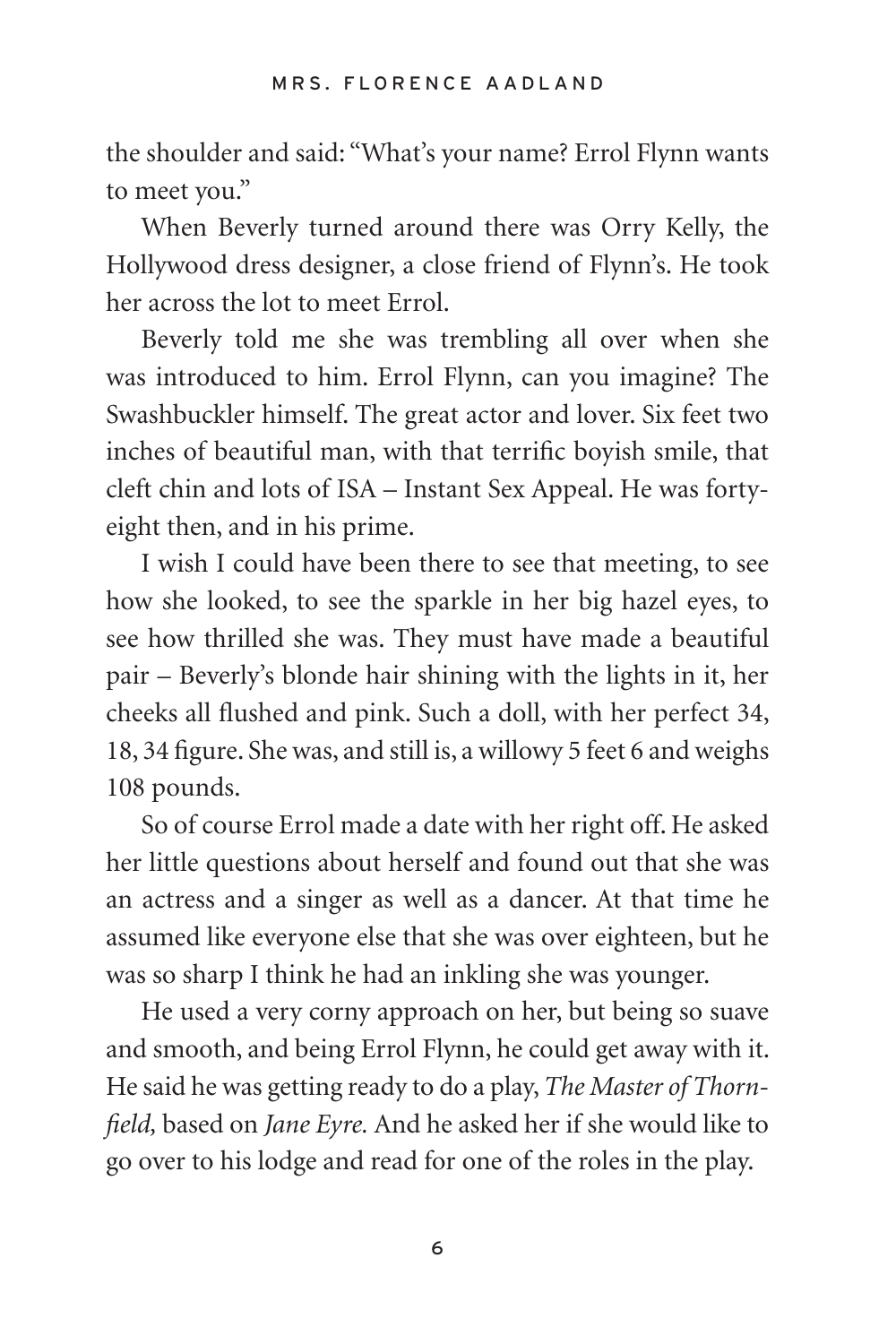Beverly went right to the phone and asked me if she could go. Her voice was still shaking when she talked to me. And I was just as thrilled.

"Be careful of that man," I told her. "Remember all the things I've told you. Don't do anything foolish."

So later that day she changed clothes and went with him to the lodge. And she read for a part in the play. Beverly's a very intelligent girl (her I.Q. is over 140), and she told him right off that she didn't think the play was very good. Errol agreed with her. He told her he thought it was terrible. And I guess it was, because it folded in Cincinnati shortly after the Detroit opening.

Beverly didn't get a role in the play. She didn't want one because the play was such a clinker. And, besides, the play wasn't the real reason Errol had invited her over.

She phoned me from the lodge and said Errol had invited her to go to dinner at the Tail o' the Cock restaurant on La Cienega Boulevard. She asked my permission to go and I said it would be all right because there would be other people there, many of them.

And there were. They had dinner with twelve of Errol's lawyers. Yes, twelve. A few nights before that Errol had been in one of his frisky moods at a party and had stolen a policeman's badge and been tossed in jail for a few hours. So he and his lawyers had this get-together at dinner to talk the thing over.

Poor Beverly just sat at one end of the table eating her dinner while all this lawyer talk went on and on.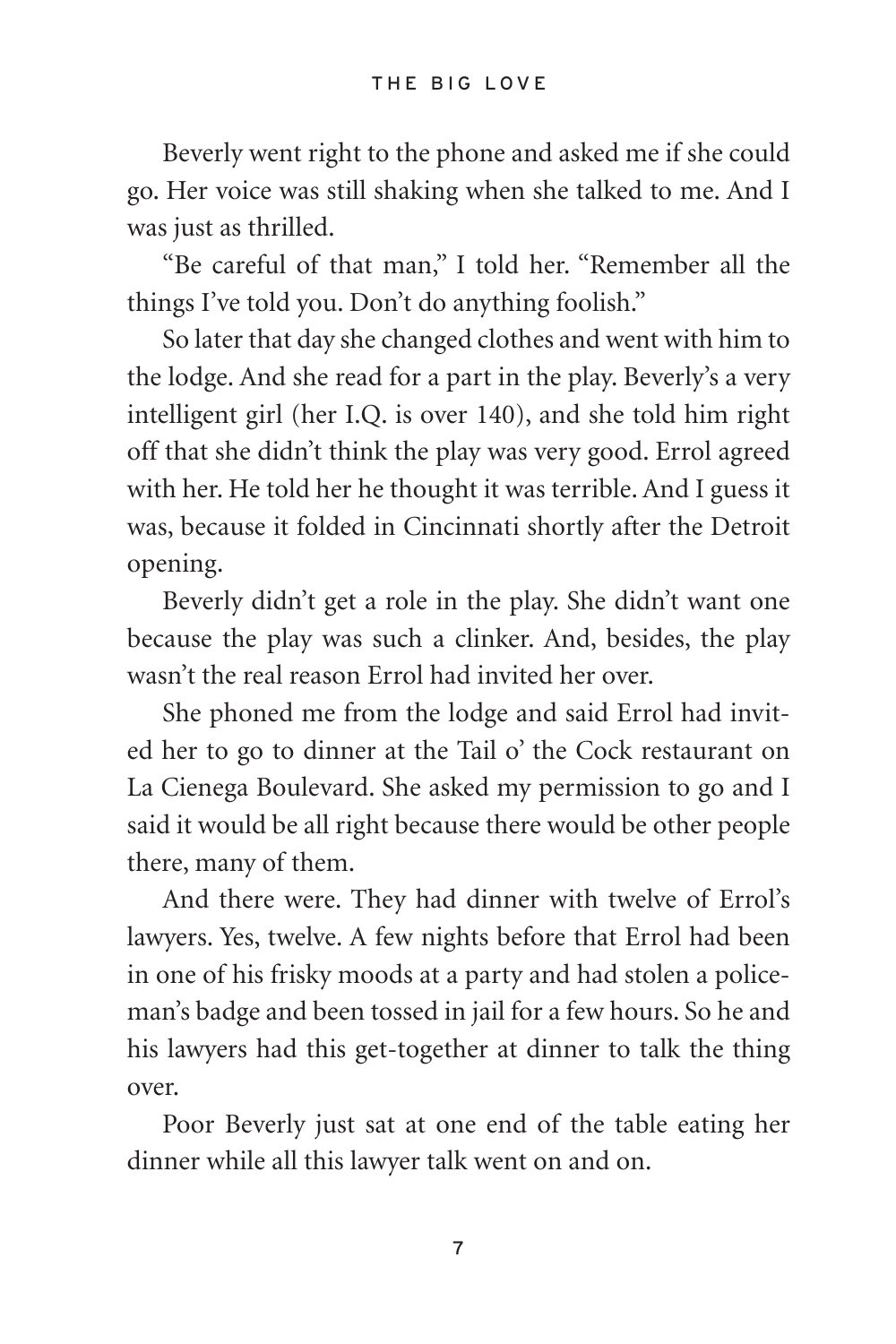But later Errol took her back to the lodge and they drank pink champagne together. That was one of the few times he ever let her have liquor. Later, when he knew for sure that she was only fifteen, he never let her touch the stuff.

It must have been quite a scene there in the lodge, in front of the fireplace, the two of them alone. Beverly told me they watched an old movie of Errol's which he showed for her, and then they talked for a long time and then he kissed her. She was very happy about that, she told me later, and I guess they did a lot of kissing.

But I know that even then she was thinking about me and the things I had warned her about. Because later that night the phone rang at our house on Crenshaw Boulevard in Inglewood and it was Beverly.

"Mama," she said. "Do you want to speak to someone?"

Then this marvelous voice of Errol's came through, with its appealing British-Australian accent. It was the first time I had ever heard him speak.

"*Helloooooooo,*" he said, drawing the word out like that, so smoothly. "Is this the charming mother of a very charming young lady?"

I was thrilled, of course. But I didn't clutch the phone or gasp or do anything hokey like that. I had talked to plenty of big name celebrities for years, in person and on the phone, and I was used to it.

"It's very nice to talk to you, Mrs. Aadland," Errol said. "I want you to come out to my house to a party next week. I want to meet you."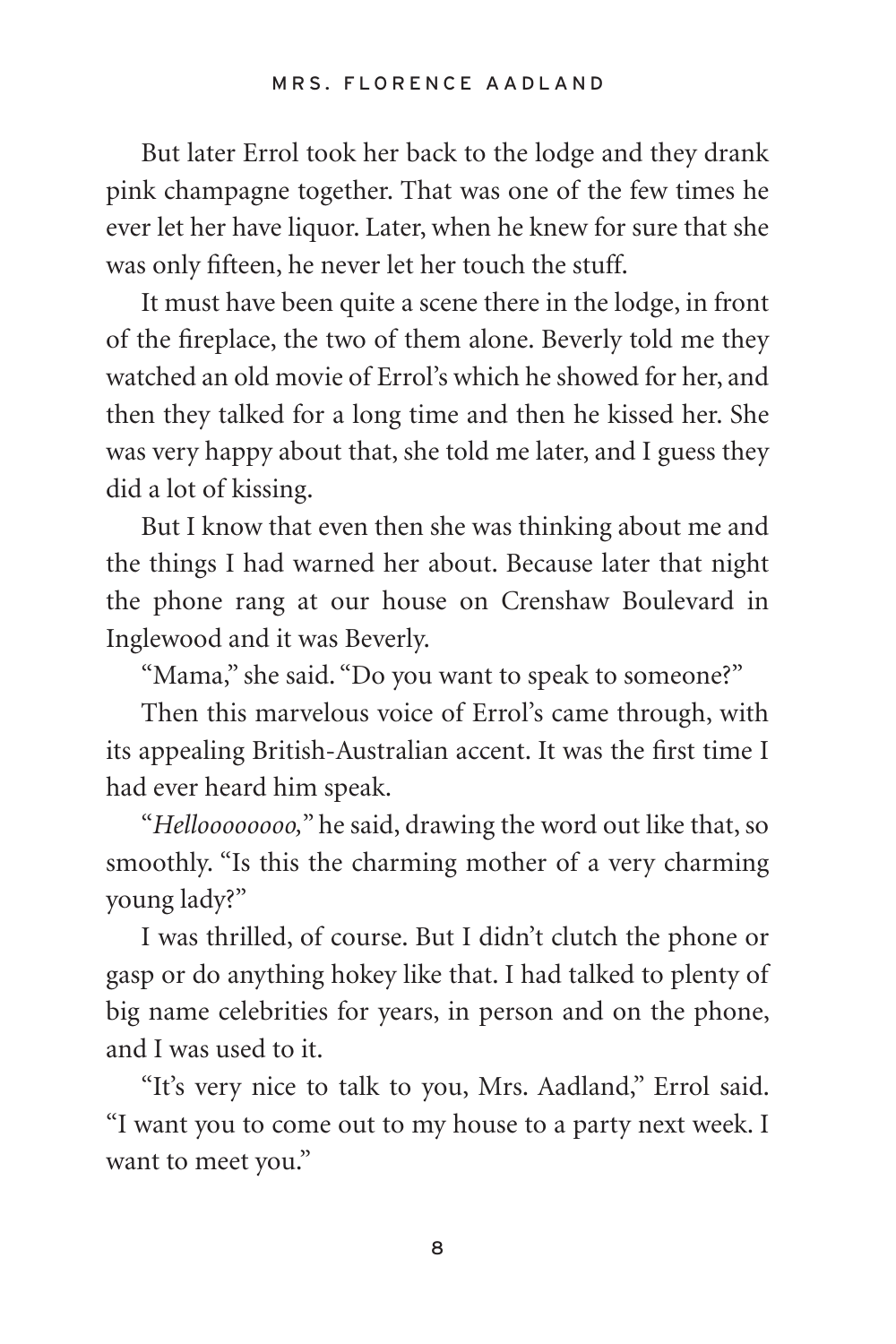And then they hung up. I assumed that everything was all right, that they were still at the restaurant.

But they weren't. They were at the lodge then, kissing and everything. And it wasn't long afterward that he picked her up and took her into the bedroom.

She never had a chance to defend herself and, besides, what could she do against a man as big as that, and so strong? He grabbed her in such a hurry. He threw her on the bed and tore her dress. She hit him. She told him not to. She tried to get away, but he just clamped those big hands of his on her shoulders and held her.

She cried and cried. She was completely shocked, and she was simply petrified with fear.

And after it was all over she ran out of there, ran out of the bedroom to get away from him.